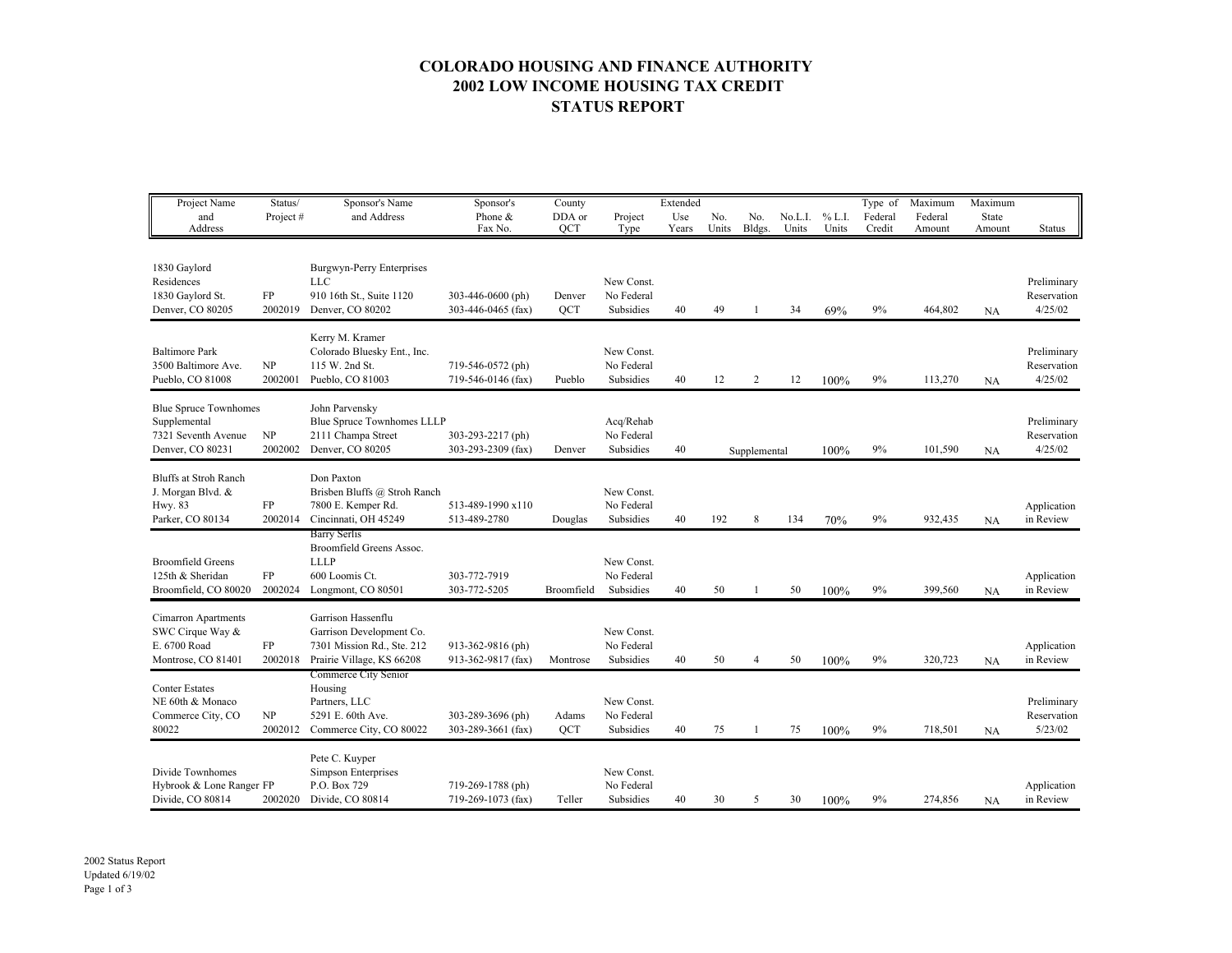## **COLORADO HOUSING AND FINANCE AUTHORITY 2002 LOW INCOME HOUSING TAX CREDIT STATUS REPORT**

| Project Name<br>and<br>Address                                                               | Status/<br>Project# | Sponsor's Name<br>and Address                                                                     | Sponsor's<br>Phone &<br>Fax No.          | County<br>DDA or<br>QCT | Project<br>Type                               | Extended<br>Use<br>Years | No.<br>Units | No.<br>Bldgs.  | No.L.I.<br>Units | % L.I.<br>Units | Type of<br>Federal<br>Credit | Maximum<br>Federal<br>Amount | Maximum<br>State<br>Amount | <b>Status</b>                         |
|----------------------------------------------------------------------------------------------|---------------------|---------------------------------------------------------------------------------------------------|------------------------------------------|-------------------------|-----------------------------------------------|--------------------------|--------------|----------------|------------------|-----------------|------------------------------|------------------------------|----------------------------|---------------------------------------|
| Dry Gulch Apt. Homes<br>Dry Gulch Road<br>Estes Park, CO 80517                               | NP<br>2002003       | Sam Betters<br>Estes Park Housing Authority<br>170 MacGregor Ave.<br>Estes Park, CO 80517         | 970-667-3232 x25<br>970-278-9904 (fax)   | Larimer                 | New Const.<br>No Federal<br>Subsidies         | 40                       | 44           | 7              | 44               | 100%            | 9%                           | 413,970                      | NA                         | Preliminary<br>Reservation<br>4/25/02 |
| Encino Apartments<br>1402-1408 Troy<br>Pueblo, CO 81001                                      | FP<br>2001130       | Charles Singer<br>5045 Manor Ridge Lane<br>San Diego, CA 92130                                    | 858-794-7990 (ph)<br>858-794-7993 (fax)  | Pueblo                  | Acq./Rehab<br>No Federal<br>Subsidies         | 40                       | 42           | $\overline{7}$ | 42               | 100             | 4%                           | NA                           | 672,488                    | Preliminary<br>Reservation            |
| Kipling Senior Housing<br>1575 Kipling St.<br>Lakewood, CO 80215                             | NP<br>2002010       | William J. Lunsford<br>Lakewood Housing Authority<br>480 S. Allison Pkwy.<br>Lakewood, CO 80226   | 303-987-7581 (ph)<br>303-987-7821 (fax)  | Jefferson               | New &<br>Acq/Rehab<br>No Federal<br>Subsidies | 40                       | 70           | 1              | 70               | 100%            | 9%                           | 564,992                      | NA                         | Preliminary<br>Reservation<br>4/25/02 |
| Mercy Housing Durango<br>П<br>890 CR 238<br>Durango, CO 81303                                | NP<br>2002026       | Aaron Krasnow<br>Mercy Housing SouthWest<br>601 E. 18th Ave., Suite 150<br>Denver, CO 80203       | 303-830-3470 (ph)<br>303-830-3319 (fax)  | LaPlata<br><b>DDA</b>   | New<br>With Federal<br>Subsidies              | 40                       | 48           | 11             | 47               | 100%            | 9%                           | 529,828                      | NA                         | Application<br>in Review              |
| Mountain Vista at<br>Canon City<br>3304 N. 5th St.<br>Canon City, CO 81212                   | FP<br>2002009       | David L. Tucker<br>Canon City Acquisition, LLC<br>4999 Country Rd. 107 South<br>Alamosa, CO 81101 | 719-589-4999 (ph)<br>719-589-5999 (fax)  | Fremont                 | Acq/Rehab<br>With Federal<br>Subsidies        | 40                       | 46           | 8              | 46               | 100%            | 4%                           | 99,407                       | NA                         | Preliminary<br>Reservation<br>5/23/02 |
| Orchard Hill Senior<br>Apts.<br>88th Ave. & Pecos<br>Thornton, CO 80260                      | NP<br>2002023       | Donald May<br>Snow Cap Housing Partners<br>7190 Colorado Blvd.<br>Commerce City, CO 80022         | 303-227-2075 (ph)<br>303-227-2098 (fax)  | Adams                   | New Const.<br>No Federal<br>Subsidies         | 40                       |              | Supplemental   |                  | 100%            | 9%                           | 164,637                      | <b>NA</b>                  | Preliminary<br>Reservation<br>5/23/02 |
| Prairie Sun Apartments<br>NWC Mountview Dr. &<br>9th Street<br>Fort Lupton, CO 80621 2002025 | NP                  | Tom Teixeira<br>High Plains Housing Dev.<br>Corp.<br><b>Box 130</b><br>Greeley, CO 80632          | 970-352-1551 x6541<br>970-346-7690 (fax) | Weld                    | New Const.<br>No Federal<br>Subsidies         | 40                       | 50           | 4              | 50               | 100%            | 9%                           | 428,474                      | <b>NA</b>                  | Application<br>in Review              |
| Renaissance at Lowry<br>Boulevard<br>9500 Lowry Boulevard NP<br>Denver, CO 80231             | 2002004             | John Parvensky<br>Renaissance Housing Dev.<br>Corp.<br>2111 Champa Street<br>Denver, CO 80205     | 303-293-2217 (ph)<br>303-293-2309 (fax)  | Denver                  | New Const.<br>No Federal<br>Subsidies         | 40                       | 120          | 11             | 120              | 100%            | 9%                           | 935,264                      | 723,526                    | Preliminary<br>Reservation<br>4/25/02 |
| Santa Fe Commons<br>1001 Santa Fe Drive<br>Denver, CO 80204                                  | NP<br>2002022       | Laura Allen-Hatcher<br>Newsed CDC<br>1029 Santa Fe Drive<br>Denver, CO 80204                      | 303-534-8342x116<br>303-534-7418 (fax)   | Denver<br>QCT           | New Const.<br>No Federal<br>Subsidies         | 40                       | 38           | -1             | 38               | 100%            | 9%                           | 467,780                      | <b>NA</b>                  | Preliminary<br>Reservation<br>5/23/02 |

2002 Status Report Updated 6/19/02 Page 2 of 3